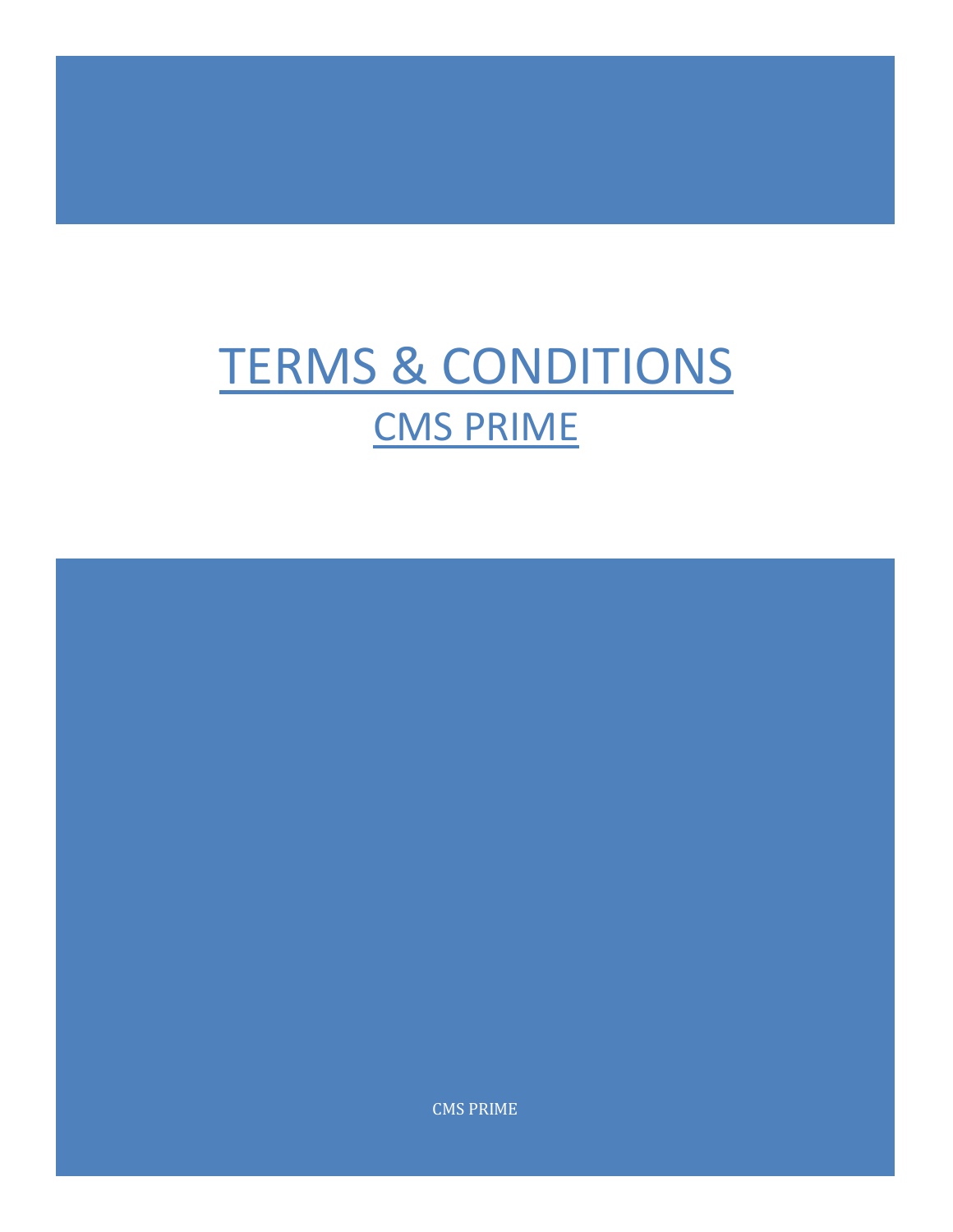Your account is subject to your acceptance of our Terms and Conditions and other statements and notices which form our customer agreement with you.

CMS Prime reserves the right to amend these Terms and Conditions at any time without notice to clients. Clients are therefore responsible for frequently reviewing these Terms and Conditions. Continued use of the CMS Prime site and trading platform following any amendments shall constitute the clients approval of such changes.

# **1. SERVICES PROVIDED BY CMS Prime**

CMS Prime hereby agrees to maintain for the undersigned Customer one or more accounts and to act as principal for the Customer for the execution and clearance of orders for transactions involving the purchase and sale of commodity interests including but not limited to futures contracts; options on futures contracts; commodities and forward contracts; foreign exchange transactions; EFPs; contracts for differences; Indices; any other foreign currency denominated financial instruments and any other financial transaction (collectively referred to as "Commodity Contracts"), and in consideration thereof, Customer agrees to the provisions, terms and conditions hereinafter Appearing.

### **2. TRADING AUTHORIZATION.**

CMS Prime is authorized to purchase and sell Commodity Contracts for Customer's account (i.e., all accounts opened on Customer's behalf, accounts with Customer guarantees, and accounts for which Customer is jointly responsible) in accordance with oral or written instructions from the Customer, the Customer's Introducing Broker or other Designated agent of the Customer. Customer hereby waives any defense that such instructions were not in writing. CMS Prime is also authorized, in its sole discretion, to employ clearing members and floor brokers as Customer's agents in connection with the execution, carrying, clearance, delivery and settlement of any such purchases and sales of Commodity Contracts. Commodity Contracts bought or sold will be transactions between Customers as principal and CMS Prime as principal. Customer shall be directly and personally responsible for performing its obligations under every transaction entered into with CMS Prime, whether Customer is dealing as principal directly or through an agent, or as agent for another person, and customer shall indemnify CMS Prime in respect of all liabilities, losses or costs of any kind or nature whatsoever which may be incurred by CMS Prime as a direct or indirect result of any failure by Customer to perform any such obligation.

# **3. APPLICABLE RULES AND REGULATIONS.**

All orders entered for the purchase or sale of a Commodity Contract and all transactions in Commodity Contracts executed for Customer's accounts shall be subject to the constitution, by-laws, rules, regulations, customs and usages (collectively "rules") of the exchange or market, and its clearing house, if any, where such orders are directed or such transactions are executed and any applicable self-regulatory organization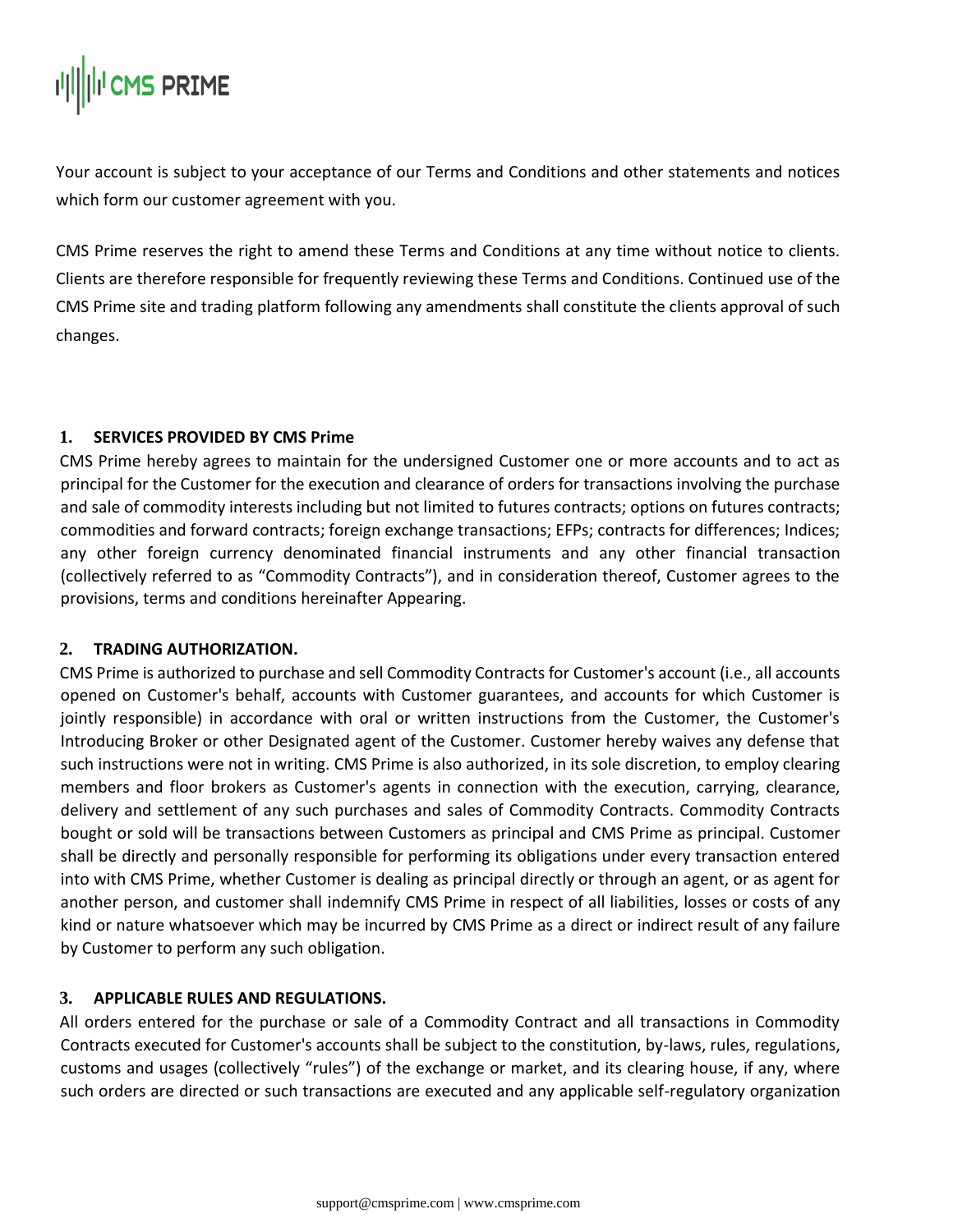

and to the rules and regulations promulgated hereunder (collectively "laws"). CMS Prime shall not be liable to Customer as a result of any action taken by CMS Prime or its agents in compliance with any of the foregoing rules or laws. This paragraph is solely for the protection and benefit of CMS Prime, and any failure by CMS Prime or its agents to comply with any of the foregoing rules or laws shall not be a breach of this Agreement and shall not relieve Customer of any obligation under this agreement nor be construed to create rights under this agreement in favor of Customer against CMS Prime.

#### **4. CHARGES PAYABLE BY CUSTOMER.**

Customer agrees to pay CMS Prime (a) such commissions and service fees as CMS Prime may establish and charge from time to time without prior notice to Customer; (b) the amount of any loss that may result from transactions by CMS Prime on Customer's behalf, including any deficit balance; and (c) interest on any deficit balance and on any other amounts payable to CMS Prime under this agreement at the rate of three percent (3%) over the prime rate in effect from time to time, as offered by the Bank Of America in , or the maximum rate allowed by law if any, whichever is higher.

## **In the event of any miscalculation in reports/balance/accounts/deposits/withdrawal/swap, Capital Market Solutions has right to make amendments.**

#### **5. RISK OF LOSS.**

All transactions effected for Customer's accounts and all fluctuations in the market prices of the Commodity Contracts carried in Customer's accounts are at Customer's sole risk and Customer shall be solely liable under all circumstances. By execution of this agreement, Customer warrants that Customer is willing and financially able to sustain any such losses. CMS Prime is not responsible for the obligations of the persons with whom Customer's transactions are not affected, nor is CMS Prime responsible for delays in transmission, delivery or execution of Customer's orders due to malfunctions of communications facilities or other causes. CMS Prime shall not be liable to Customer for the loss of any margin deposits which is the direct or indirect result of the bankruptcy, insolvency, liquidation, receivership, custodianship or assignment for the benefit of creditors of any bank, another clearing broker, and exchange, clearing organization or similar entities. If at any time, Customer is not able, for whatever reason, to communicate with CMS Prime, CMS Prime shall not be responsible for any act, error, delay or omission resulting there from where such loss, damage or cost is a result of Customer's inability to enter into a transaction. Customer Acknowledges and agrees that any instruction and communication transmitted by Customer or on his behalf is made at Customer's risk and Customer authorizes CMS Prime to rely and act on, and treat as fully authorized and binding upon Customer, any instruction (whether or not in writing) which CMS Prime believes in good faith to have been given by Customer or on his behalf by any agent, attorney or intermediary whom CMS Prime believes in good faith to have been duly authorized by Customer. Customer further acknowledges and agrees that CMS Prime is not responsible for any losses resulting directly or indirectly from any government restriction, exchange ruling, suspension of trading, promulgation of new laws and regulations, actions of independent floor brokers, or other persons beyond Capital Market Solution's control, clearing house failures, delays in receipt of funds and margins, hostilities, terrorist acts, war, strikes, national disaster or wire malfunction, delay in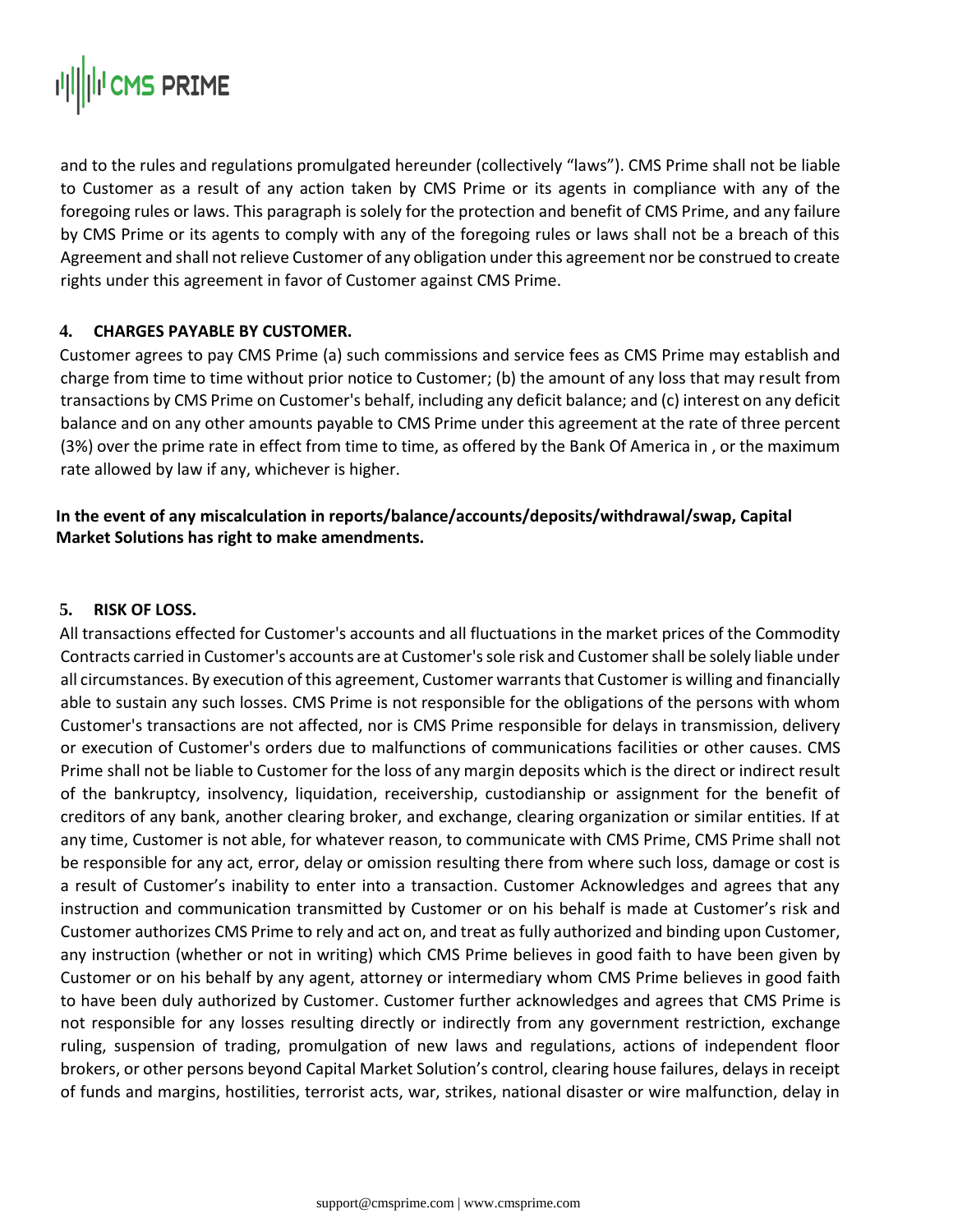

mails, electronic transmission or any other delay or inaccuracy in the transmission of orders or the information because of a breakdown or failure of transmission or communication facilities.

#### **6. TRADING RECOMMENDATIONS.**

Customer acknowledges that any trading recommendations and market or other information communicated to

Customer by CMS Prime , although based upon information obtained from sources believed by CMS Prime to be reliable, may be incomplete, may not be verified, are subject to change and errors, may differ from advice given to other customers and may be changed without notice to Customer. Customer understands that CMS Prime or one or more of its affiliates may have a position in and buy or sell Commodity Contracts which are the subject of information or recommendations furnished to Customer and that these positions and transactions of CMS Prime or any affiliate may not be consistent with the recommendations furnished to Customer. CMS Prime makes no representation or warranty with respect to the accuracy of trading recommendation and other information, nor to the tax Consequences of Customer's transactions. The Customer at all times shall enter into Contracts at his own risk and shall limit his dealing with CMS Prime on an execution-only basis.

### **7. Over-the-Counter Trading**

Customer understands that Over-the-counter ("OTC") products in currencies are not traded on exchanges as there is no central clearing mechanism to guarantee OTC trades. CMS Prime may apply its own risk analysis in deciding whether to participate in a particular market where its credit must stand behind each trade. Depending on the policies adopted by CMS Prime as counter-party, the company may decline to execute an order placed by a customer. CMS Prime will rely on their own knowledge of market prices in agreeing to an execution price. The execution price obtained for a customer to a large extent will reflect the true market price of a particular currency. While the OTC market as a whole is highly liquid, certain currencies, are less frequently traded and for this reason, CMS Prime may take longer to fill an order or may obtain an execution price that differs widely from the market.

### **8. INDEMNIFICATION.**

Customer hereby agrees to indemnify CMS Prime and hold CMS Prime harmless from any liability, losses, damages, costs or expenses (including attorneys' fees and expenses and any fines or penalties imposed by any governmental agency, contract market, exchange, clearing organization or other self-regulatory body) which CMS Prime may incur or be subjected to with respect to Customer's account or any transaction or position therein, or which arise out of, or which in any manner or way whatsoever are related to any representation made by Customer in this Agreement, or by Customer's failure to perform any of his agreements made herein, including, but not limited to, the failure to immediately pay any deficit balances which may arise in Customer's account(s). This indemnity shall not apply in case CMS Prime shall become a party, without fault on CMS Prime' part, to any action or proceedings arising out of Customer's account(s) or orders given by CMS Prime. Without limiting the generality of the foregoing, Customer agrees to reimburse CMS Prime on demand for any cost of collection incurred by CMS Prime in collecting any sums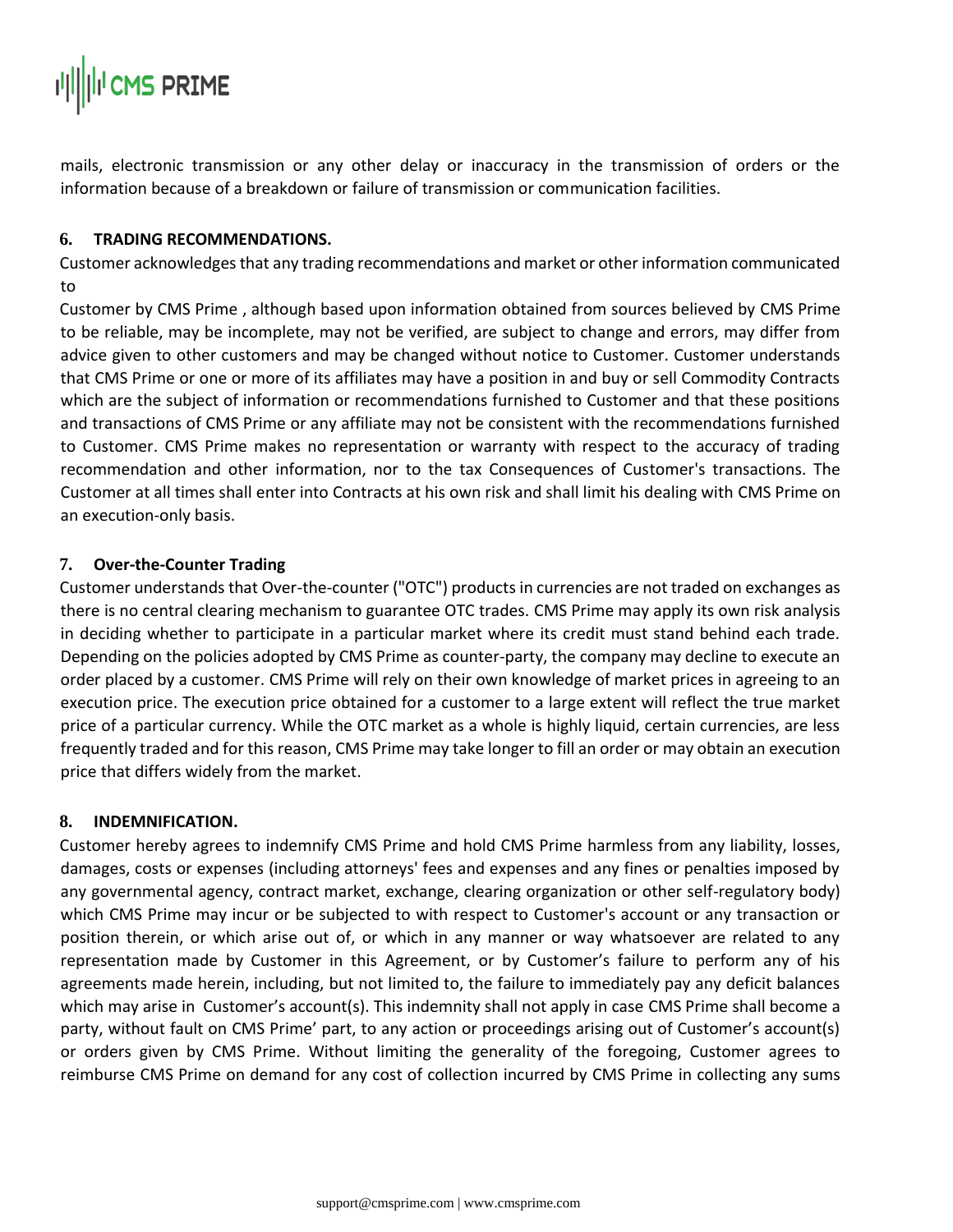owing by Customer under this agreement and any cost incurred by CMS Prime in successfully defending against any claims asserted by Customer, including all attorneys' fees, interest and expenses.

### **9. RECORDING.**

Customer understands that all conversations regarding Customer's accounts, orders and Commodity Contracts between Customer and CMS Prime may be recorded by CMS Prime, and Customer irrevocably consents to such recordings and waives any right to object to CMS Prime' use of such recordings as evidence in any proceeding or as CMS Prime otherwise deems appropriate. Such recordings shall remain the sole property of CMS Prime.

#### **10. FOREIGN CURRENCY.**

If any transaction for Customer's accounts is affected on any exchange or in any market on which transactions are settled in a foreign currency, any profit or loss arising as a result of a fluctuation in the rate of exchange between such currency and the United States Dollar shall be entirely for Customer's account and at Customer's sole risk. CMS Prime is hereby authorized to convert funds in Customer's accounts into and from such foreign currency at rates of exchange prevailing at the banking and other institutions with which CMS Prime normally conducts such business transactions.

#### **11. MARGIN REQUIREMENTS.**

Customer agrees to maintain at all times without demand from CMS Prime margin requirements for the positions in the customer's account(s). Customer will at all times maintain such margin or collateral for Customer's account(s) as requested from time to time by CMS Prime in its sole discretion (which requests may be greater than exchange and clearing house requirements). CMS Prime' determination of the current market value and the amount of additional and/or variation margin shall be conclusive and shall not be challenged by Customer. The Customer agrees to pay immediately and on demand any amount of margin deposits owing with respect to any of his accounts. It is agreed and understood that one hour is deemed to be a reasonable time for the customer to pay margin deposits, provided, however that CMS Prime, in its sole and absolute discretion, may request that deposits be made in a lesser period of time. Margin deposits shall be made by wire transfer of immediately available funds, or by such other means as CMS Prime may direct and shall be deemed made when received by CMS Prime. CMS Prime' failure at any time to call for a deposit of margin shall not constitute a waiver of CMS Prime' rights to do so at any time thereafter, nor shall it create any liability of CMS Prime to Customer. Customer shall provide CMS Prime with the names of bank officers and information necessary for immediate verification of wire transfers.

### **12. LIQUIDATION OF POSITIONS.**

In the event that (a) Customer shall fail to timely deposit or maintain margin or any amount hereunder; (b) Customer (if an individual) shall die or be judicially declared incompetent or (if an entity) shall be dissolved or otherwise terminated; (c) a proceeding under the Bankruptcy Act, an assignment for the benefit of creditors, or an application for a receiver, custodian, or trustee shall be filed or applied for by or against Customer; (d) attachment is levied against Customer's account; (e) the property deposited as collateral is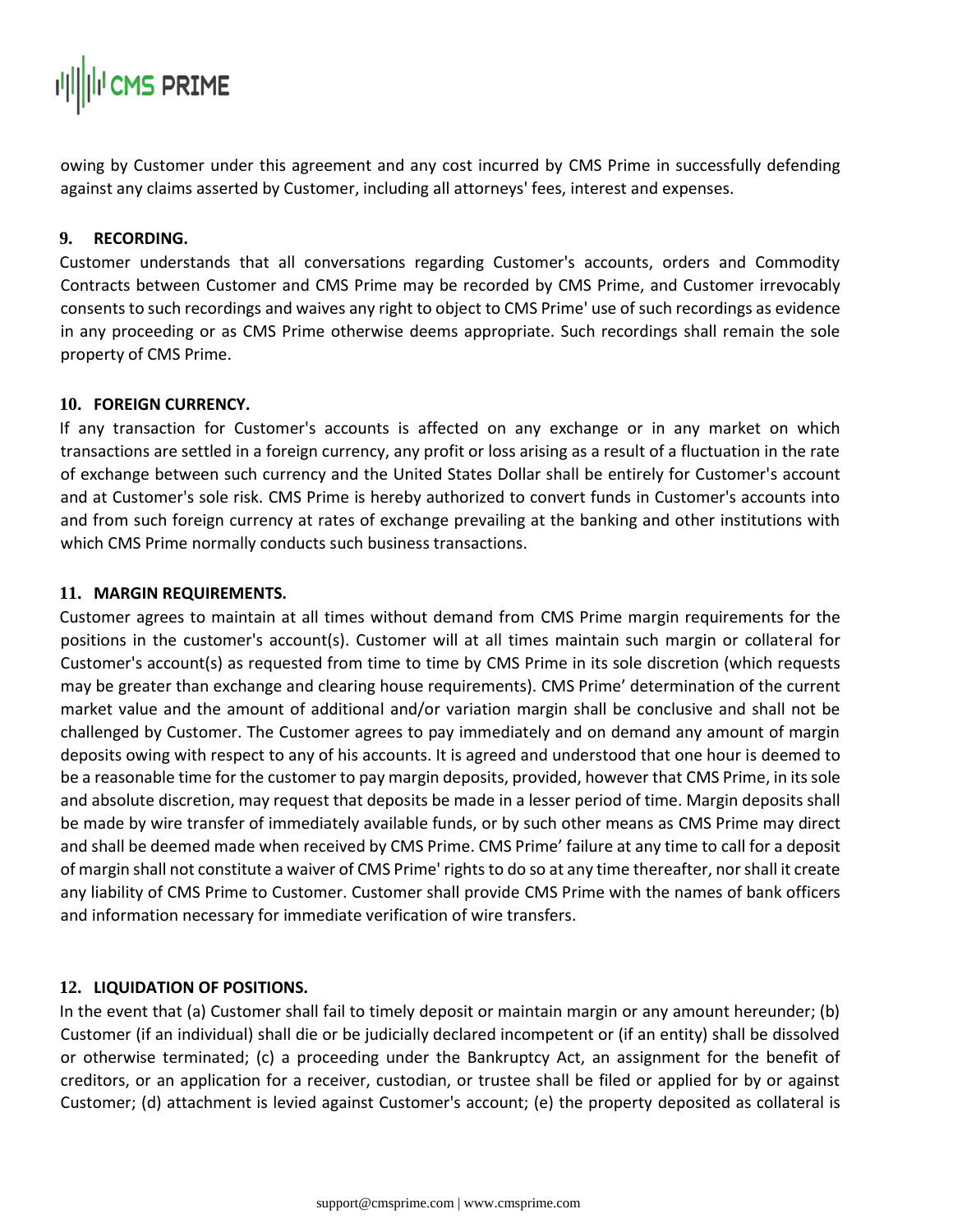# **||||||||II CMS PRIME**

determined by CMS Prime in its sole discretion, regardless of current market quotations, to be inadequate to properly secure the account; or (f) at any time CMS Prime deems it necessary for its protection for any reason whatsoever, CMS Prime may, in the manner it deems appropriate and without prior notice or demand, close out Customer's open positions in whole or in part, sell any or all of Customer's property held by CMS Prime, buy any securities, Commodity Contracts, or other property for Customer's account, and may cancel any outstanding open orders and commitments made by CMS Prime on behalf of Customer. Such sale, purchase or cancellation may be made at CMS Prime' discretion without advertising or notice to Customer or his personal representatives and without tender, demand for margin or payment, or call of any kind upon Customer. It is understood and agreed that CMS Prime has no duty and is not required to liquidate positions in Customer's account(s) and that the provisions of this paragraph are solely for the protection of CMS Prime. The proceeds of such transactions, if any, are to be applied first to reduce any indebtedness owing by Customer to Capita Market Solutions and thereafter to Customer's account. CMS Prime may purchase the whole or any part thereof free from any right of redemption. It is understood that a prior demand or call or prior notice of the time and place of such sale or purchase shall not be a waiver of CMS Prime' right to sell or buy without demand or notice as herein provided. Subject to applicable laws and rules, and in order to prevent non-permitted trading in debit/deficit accounts, profits on any trades executed without CMS Prime' express permission, for a Customer account that is debit/deficit at the time the order is placed, shall be for CMS Prime' account if CMS Prime in its discretion so elects. Losses on any such trades shall be jointly and severally borne by the Introducing Broker, if any, and the Customer. Customer shall remain liable for and pay CMS Prime the amount of any deficiency in any account of Customer with CMS Prime resulting from any transaction described above.

### **13. TRADING LIMITATIONS.**

CMS Prime at any time, in its sole discretion, may limit the number of positions, which Customer may maintain or acquire through CMS Prime, and CMS Prime is under no obligation to affect any transaction for Customer's accounts, which would create positions in excess of the limit which Capital Market Solutions has set. Customer agrees not to exceed the position limits established for any contract market, whether acting alone or with others, and to promptly advise CMS Prime if Customer is required to file any reports on positions. CMS Prime also reserves the right to decline to accept any additional orders after the limit has been exceeded, and to liquidate all or part of the surpassed positions thereafter.

### **14. OPTION TRANSACTIONS.**

Customer understands that some exchange clearing houses have established exercise requirements for the tender of exercise instructions and that options will become worthless in the event that Customer does not deliver instructions by such expiration times. At least two business days prior to the first notice day in the case of long positions in futures or forward contracts, and at least two business days prior to the last trading day in the case of short positions in open futures or forward contracts or long and short positions in options, Customer agrees that Customer will either give CMS Prime instructions to liquidate or make or take delivery under such futures or forward contracts, or to liquidate, exercise, or allow the expiration of such options, and will deliver to CMS Prime sufficient funds and/or any documents required in connection with exercise or delivery. If such instructions or such funds and/or documents, with regard to option transactions, are not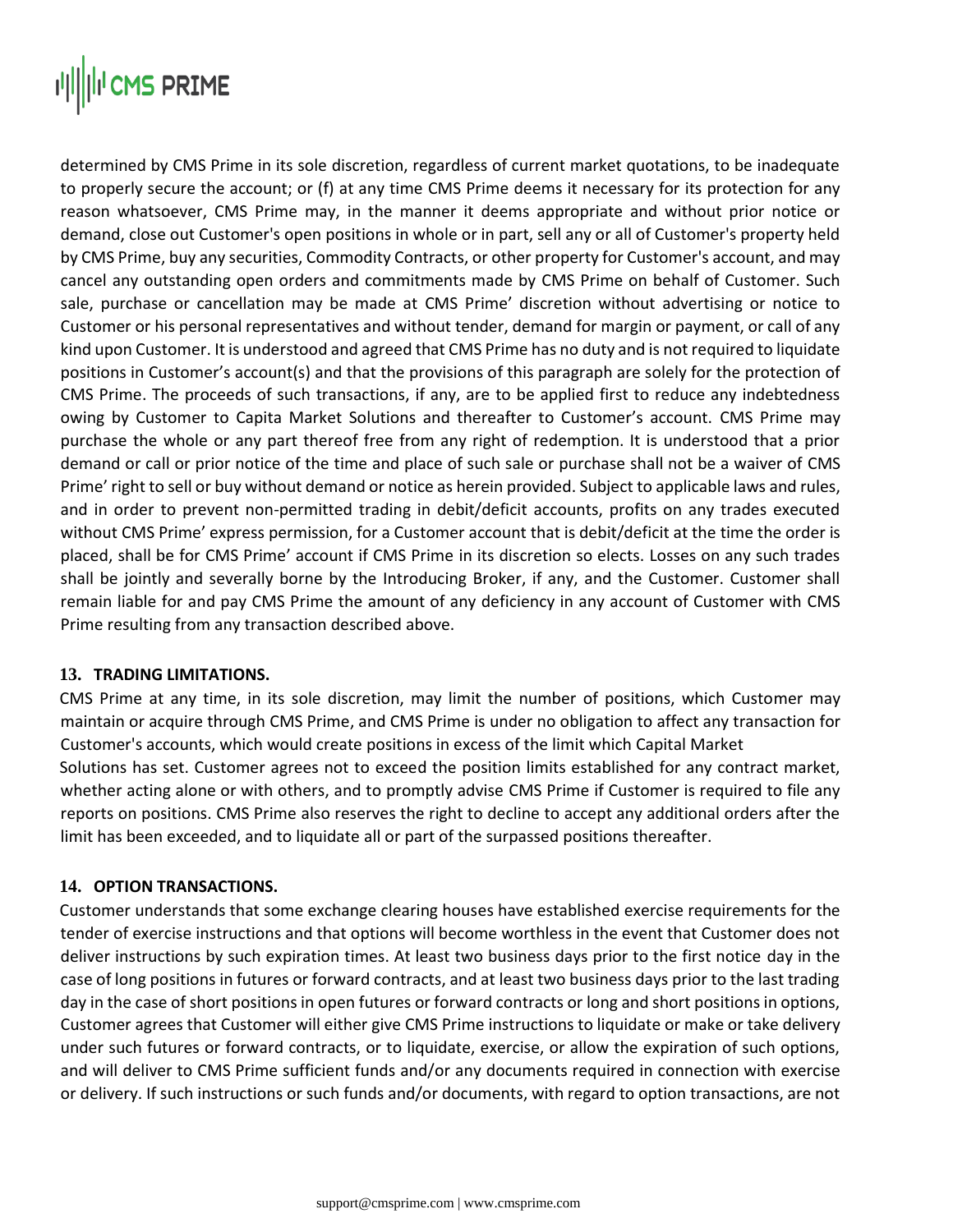# **||||||||II CMS PRIME**

received by CMS Prime prior to the expiration of the option, CMS Prime may permit an option to expire. Customer also understands that certain exchanges and clearinghouses automatically exercise some "in themoney" options unless instructed otherwise. Customer acknowledges full responsibility for taking action either to exercise or to prevent exercise of an option contract, as the case may be; CMS Prime is not required to take any action with respect to an option, including without limitation any action to exercise a valuable option contract prior to its expiration or to prevent the automatic exercise of an option, except upon Customer's express instructions. Customer further understands that CMS Prime also has established exercise cut-off times which may be different from the times established by the contract markets in clearing houses. In the event that timely exercise and assignment instructions are not given, Customer hereby agrees to waive any and all claims for damage or loss Customer might have against CMS Prime arising out of the fact that an option was or was not exercised. Customer understands that CMS Prime randomly assigns exercise notices to Customers, that all short option positions are subject to assignment at any time, including positions established on the same day that exercises are assigned, and that exercise assignment notices are allocated randomly from among all Customers' short option positions which are subject to assignment.

# **15. SECURITY AGREEMENT.**

(a) All Commodity Contracts, funds, securities, and other property and assets in Customer's accounts or otherwise now or at any time in the future held by CMS Prime for any purpose, including safekeeping, are subject to a security interest, general lien and right to pledge, in CMS Prime' favor to secure any indebtedness at any time owing from Customer to CMS Prime or all claims CMS Prime may have against Customer, including any indebtedness resulting from any guarantee of a transaction or account by Customer or Customer's assumption of joint responsibility for any transaction or account. From time to time and without prior notice to Customer, CMS Prime reserves the right but may not be obliged to transfer interchangeably between and among any account of Customer maintained at CMS Prime any of Customer's funds (including segregated funds), securities, commodities, or other property for purposes of margin, reduction or satisfaction of any debit balance, or to set off CMS Prime' claims or to set off an debit and credit accounts of the Customer against each other irrespective of the currency of the accounts or the maturity dates of the claims or for any reason which CMS Prime deems appropriate in its sole discretion. In the event of a default on the part of Customer, CMS Prime shall be entitled to realize such assets as it deems fit. Within a reasonable time after any such transfer CMS Prime, will confirm the transfer in writing to Customer;

(b) Customer hereby grants to CMS Prime the right to pledge, replete, hypothecate, or invest either separately or with the property of other Customers, any securities or other property held by CMS Prime for the account of Customer or as collateral. Therefore, including without limitation to any exchange or clearing house through which trades of Customer are executed. CMS Prime shall be under no obligation to pay to Customer or account for any interest income, or benefit derived from such property and funds or to deliver the same securities or other property deposited with or received by CMS Prime for Customer. CMS Prime may deliver securities or other property of like or equivalent kind or amount; CMS Prime shall have the right to offset any amounts it holds for or owes to Customer against any debts or other amounts owed by Customer to CMS Prime and in this respect, CMS Prime is hereby, authorized to sell and/or purchase any and all such Property without notice to satisfy such general lien and security interest. The Customer hereby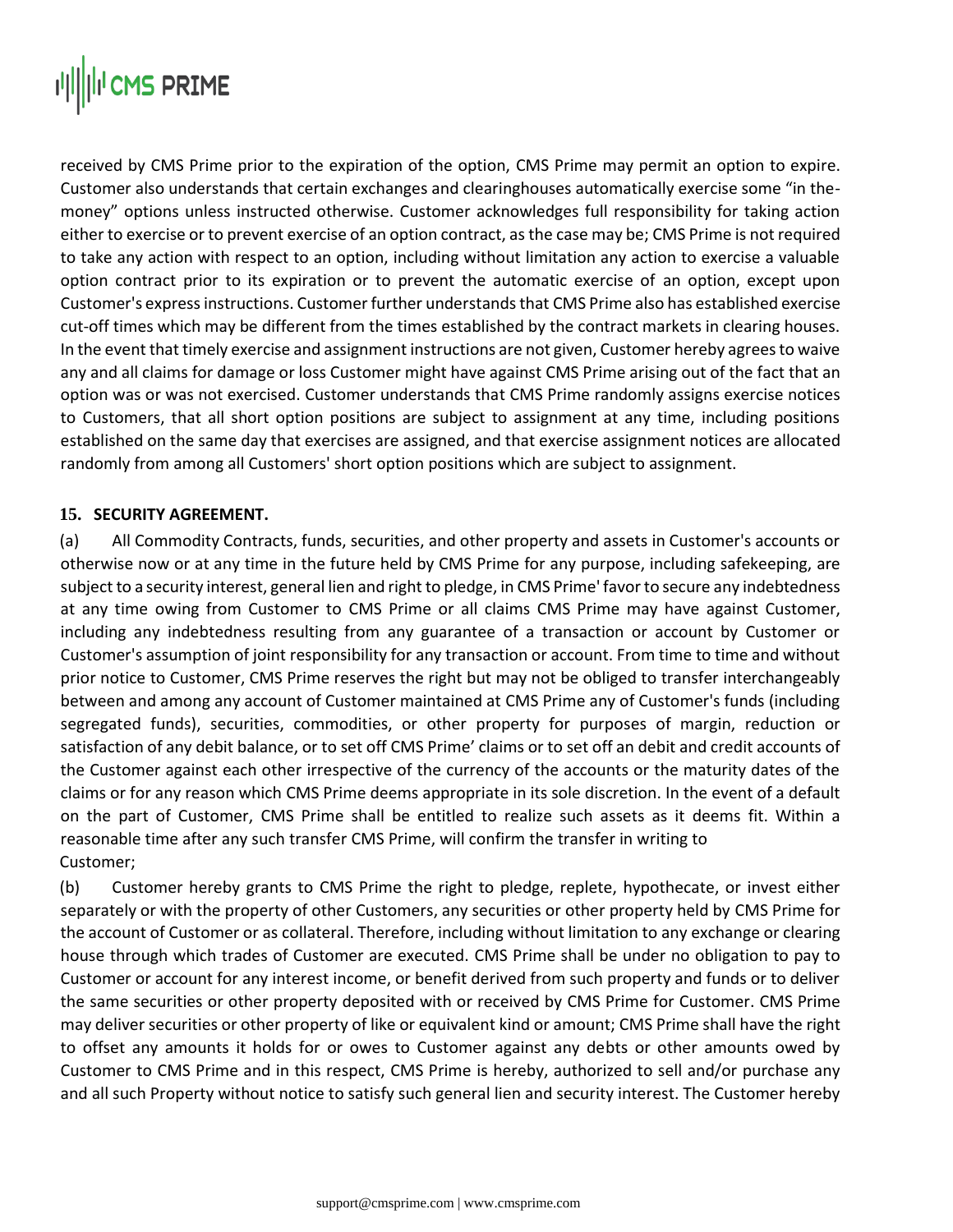appoints CMS Prime, as Customer's attorney-in-fact with power of substitution to execute any documents for the perfection or registration of such general and security interest.

# **15. AUTHORITY TO TRANSFER ACCOUNTS.**

Until further notice in writing from the Customer, CMS Prime is hereby authorized at any time, without prior notice to the Customer, to transfer from any account or accounts of the Customer maintained at CMS Prime or any exchange member through which CMS Prime clears customer transactions, such excess funds, securities, commodities, commodity futures contracts, commodity options, and other property of the Customer as in CMS Prime' sole judgment and absolute discretion are required for margin in any other such account or accounts or to reduce or satisfy any debit balances in any other account or accounts. CMS Prime is further authorized to liquidate any property held in any such account or accounts of the Customer whenever, in CMS Prime' sole judgment, such liquidation is necessary in order to effectuate the above authorized transfer and application of property. Within a reasonable time after making any such transfer or Application, CMS Prime will confirm the same in writing to Customer.

### **16. ORAL, TELEPHONIC AND ELECTRONIC ORDERS.**

CMS Prime is hereby authorized to accept oral, telephonic, facsimile or electronic (if Online Trading Agreement has been executed) orders as Customer or Customer's authorized agent may give for transactions in Customer's account(s). Customer hereby waives any defense that order was not in writing or evidenced by a memorandum in writing.

### **17. JOINT ACCOUNT(S).**

Where the account is held by more than one person or entity, all of the joint owners agree to be jointly and severally liable for the obligations assumed in this Agreement. Any one or more of the Joint Owners shall have full and unrestricted authority to act on behalf of the joint account(s) and to fully operate the same as if he/she alone were interested therein, all without notice to others interested in said account(s) and all for account(s) and risk of all Joint Owners. Upon the death of any of the Joint Owners (which shall be promptly advised to CMS Prime in writing with a copy of the death certificate) CMS Prime will liquidate all positions and will separate the joint account(s) into equal shares. CMS Prime shall be held harmless from any liability toward the Joint Owners incurred by the individual signature of any one of them, without CMS Prime being required to seek the consent of any one of the other Joint Owners.

### **NON-EXECUTION OR WRONG EXECUTION.**

In the event of loss or damage imputable to the non-execution or wrong execution of instructions, CMS Prime shall only be liable for loss of interest, unless CMS Prime has been expressly notified in writing, in a particular case, of the risk of more extensive damage.

### **18. RIGHT TO LIMIT POSITIONS.**

It is agreed that CMS Prime has the sole and absolute discretion and the right to limit positions in Customer's account(s), to decline to accept any orders and to require that Customer's account(s) be transferred to another firm. It is further agreed that should Customer not promptly transfer Customer's positions upon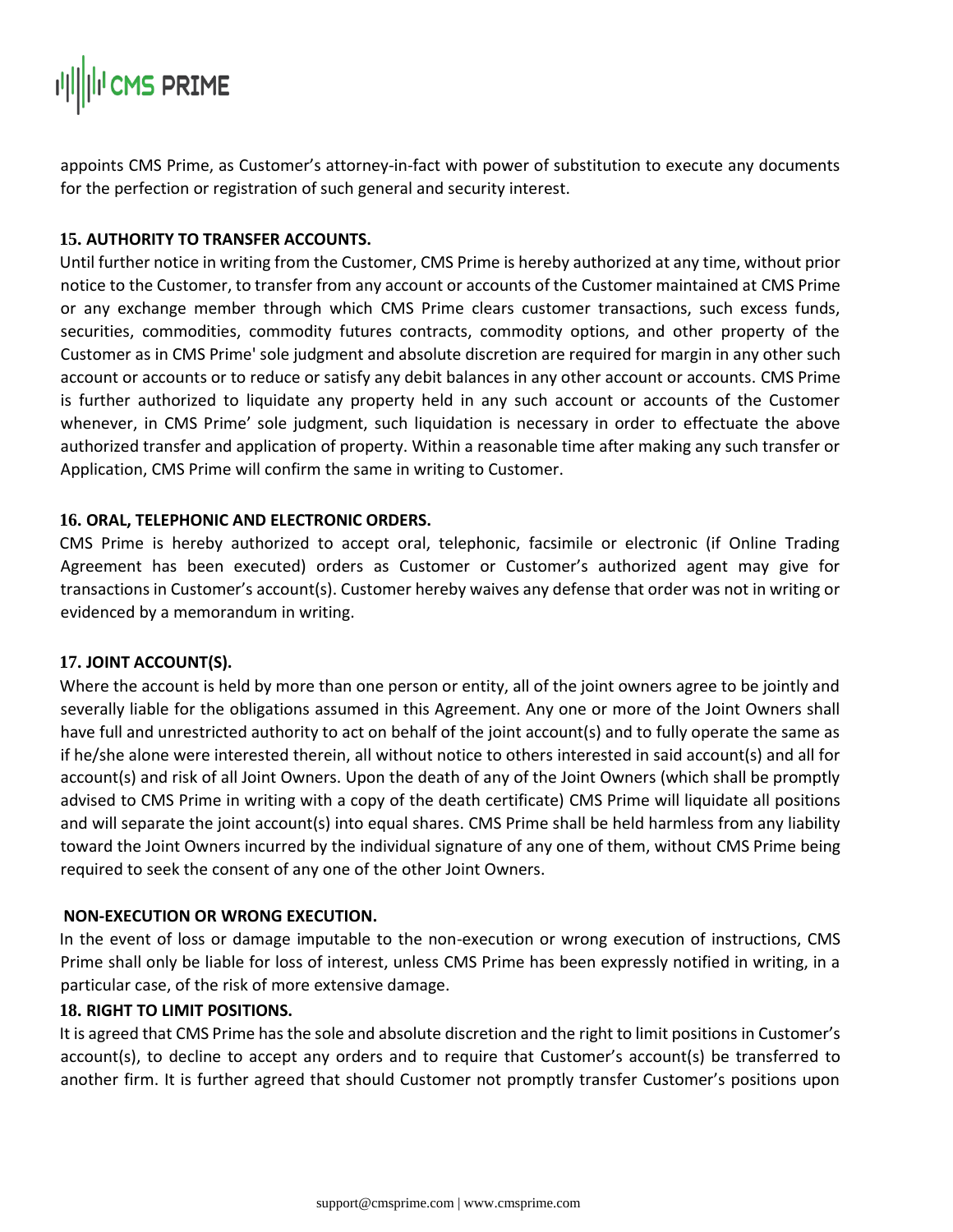CMS Prime' demand, CMS Prime reserves the right but may not be obliged to liquidate positions in Customer's account(s) at its sole and absolute discretion.

# **19. NOTICES AND COMMUNICATIONS.**

Customer shall make all payments, except with regard to wire transfers mentioned above, and deliver all notices and communications to the address that CMS Prime shall from time to time specify. All communications from CMS Prime to Customer may be sent to the Customer at the address indicated on the Customer Information Sheet or to such other address as Customer hereafter directs in writing. Confirmations of trades, statements of account(s), margin calls, and any other written notices shall be binding on

Customer for all purposes, unless Customer calls any error therein to CMS Prime' attention in writing (a) prior to the start of business on the business day next following notification, in the case of margin calls and reports of executions and (b) within 24 hours of delivery to Customer, in the case of statements of account(s) and any written notices (other than trade confirmations or margin calls) or demands. Beyond the prescribed period in (a) and (b) above, all such confirmations communications, statements of account(s), notifications and other notices of debits and credits issued by CMS Prime shall be deemed for all intends and purposes to have been accepted by Customer and shall be conclusive and not subject to any challenge or review whatsoever. Express or tacit approval of the above on the part of the Customer shall be deemed to include approval of all items, transactions, and entries relating to or contained in such documents. None of these provisions, however, will prevent CMS Prime, upon discovery of any error or omission, from correcting it. The parties agree that such errors, whether resulting in profit or loss, will be corrected in Customer's account, will be credited or debited so that it is in the same position it would have been in if the error had not occurred. Whenever a correction is made, CMS Prime will promptly make written or oral notification to Customer. All communications, whether by mail, telex, courier, telephone, telegraph, messenger, facsimile, or otherwise (in the case of mailed notices), or communicated (in the case of telephone notices), sent to Customer at Customer's or agent's address (or telephone number) as given to CMS Prime from time to time shall constitute personal delivery to Customer whether or not actually received by Customer, and Customer hereby waives all claims resulting from failure to receive such communications, provided that notices to CMS Prime shall be effective only upon their actual receipt by CMS Prime.

### **20. PRINTED MEDIA STORAGE.**

Customer acknowledges and agrees that CMS Prime may reduce all documentation evidencing Customer's account, including the original signed documents executed by Customer in the opening of such Customer's account with CMS Prime, utilizing a printed media storage device such as micro-fiche or optical disc imaging or other similar device. Customer agrees to permit the records stored by such printed media storage method to serve as a complete, true and genuine record of such Customer's account documents and signatures.

# **21. REPRESENTATIONS.**

Customer represents that (a) (if an individual) he is of the age of majority, of sound mind, and authorized to open accounts and enter into this Agreement and to effectuate transactions in Commodity Contracts as contemplated hereby; (b) (if an entity) Customer is validly existing and empowered to enter into this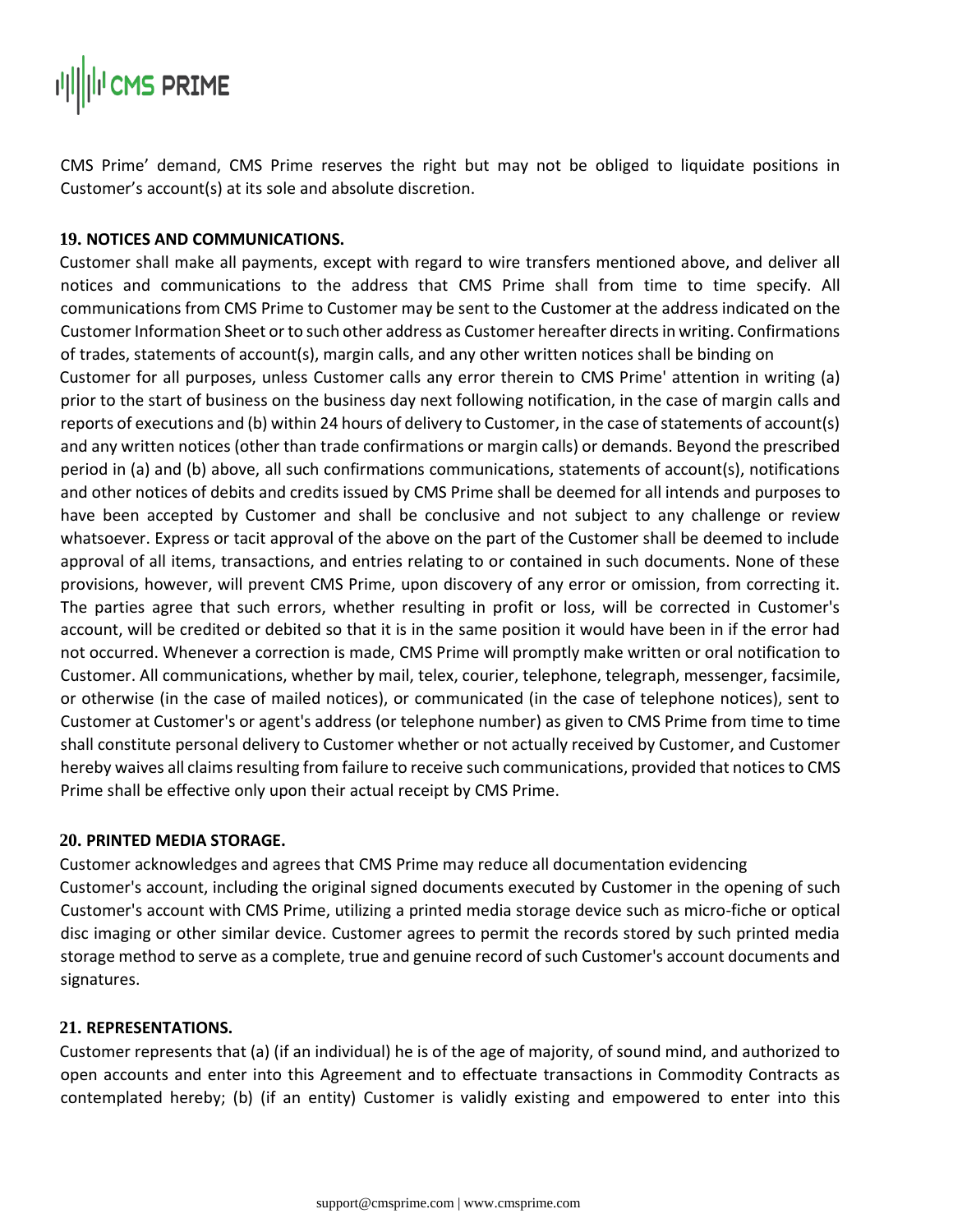Agreement and to effect transactions in Commodity Contracts as contemplated hereby; (c) the statements and financial information contained on Customer's Account Application submitted herewith are true and correct; and (d) no person or entity has any interest in or control of the account to which this agreement pertains except as Disclosed in the Customer's Account Application. Customer further represents that, except as heretofore disclosed to CMS Prime in writing, he is not an officer or employee of any exchange, board of trade, clearing house, or an employee or affiliate of any futures commission merchant, or an introducing broker, or an officer, partner, director, or employee of any securities broker or dealer. Customer agrees to notify CMS Prime immediately in writing in the event Customer's circumstances, based on which the representations were made, are charged, and further agrees to furnish promptly such other information concerning Customer as CMS Prime may reasonably request. Customer further represents that he/she is the sole owner of the account(s) and that no person, except as disclosed herein, has any interest therein. Customer further represents that the funds deposited into Customer's account are Customer's own funds and that no funds from any other person or entity will be deposited into Customer's account.

# **22. INTRODUCING BROKER.**

Customer acknowledges that CMS Prime is not responsible for the conduct, representations and statements of the introducing broker or its associated persons in the handling of Customer's account. Customer agrees to waive any claims Customer may have against CMS Prime, and to indemnify and hold CMS Prime harmless for any actions or omissions of the introducing broker or its associated persons.

### **23. CONFLICTS OF INTEREST.**

CMS Prime may execute Commodity Contracts for Customer's account(s) either as principal or broker. As broker, CMS Prime will execute transaction similar to Customer's transaction with another market participant in the financial market. As principal CMS Prime may not execute transaction similar to Customer in the financial market and hold the opposing transaction in CMS Prime' inventory of Commodity Contracts. As a result of acting as principal Customer should realize that CMS Prime may be acting as your counter party and that CMS Prime may be placed in such a position that a conflict of duty occurs. CMS Prime, its Associates or other persons connected with CMS Prime may have an interest, relationship or arrangement that is material in relation to any Commodity Contract affected under this Agreement. By entering into this Agreement, the Customer agrees that CMS Prime may transact such business without prior reference to the Customer. In addition, CMS Prime may provide advice and other services to third parties whose interests may be in conflict or competition with the Customer's interests. CMS Prime, its Associates and the employees of any of them may take positions opposite to the Customer or may be in competition with the Customer to acquire the same or a similar Position. CMS Prime will not deliberately favor any person over the Customer but will not be responsible for any loss this may result from such competition.

### **24. BINDING EFFECT OF AGREEMENT.**

This agreement shall be binding upon and inure to the benefit of CMS Prime, its successors and assigns, and Customer's heirs, executors, administrators, legatees, successors, personal representatives and assigns. Upon the death of the Customer or the dissolution, bankruptcy, or liquidation of a legal entity customer, CMS Prime may cancel or complete any open orders for the sale of any commodities. Capital Market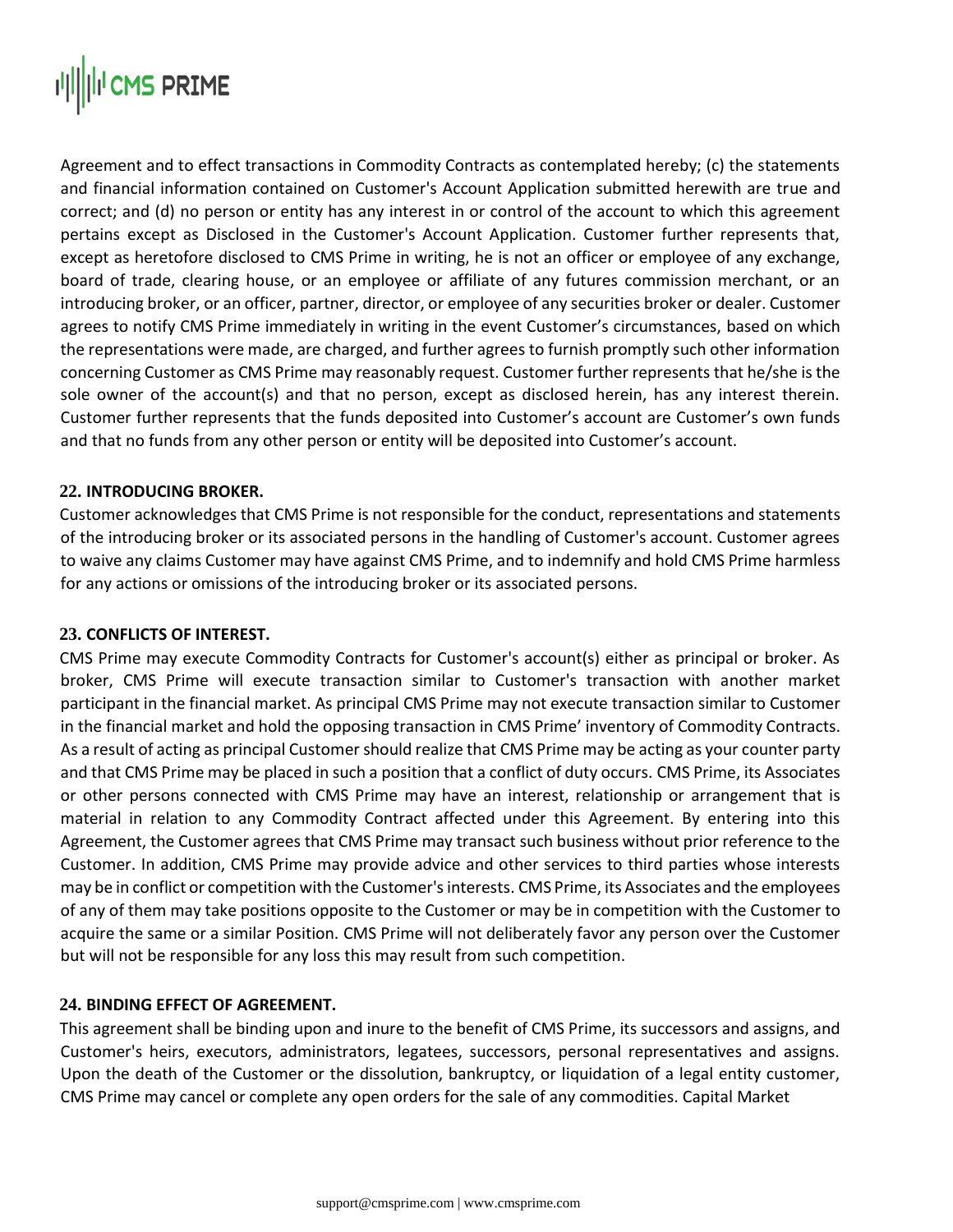Solutions may place orders for the sale of commodities which CMS Prime may be carrying for the Customer, buy any commodities of which Customer's account(s) may be short, or any part thereof, under the same terms and conditions as hereinabove stated, though Customer was alive and competent, without any prior notice to Customer's heirs, executors, administrators and liquidators as the case may be.

## **25. LIABILITY FOR ACCOUNT(S).**

Customer hereby acknowledge that Customer shall at all times be solely liable for all losses in Customer's account(s) whether or not account(s) is/are liquidated and for any debts and deficiencies including, but not limited to, interest, costs, expenses and attorneys' fees, including all debts and deficiencies resulting from a liquidation of Customer's account(s).

# **26. AMENDMENTS TO AGREEMENT.**

No provisions of this agreement can be amended or waived except in writing duly signed by a registered Principal of CMS Prime. No oral agreements or instructions contrary to any provisions of this Agreement shall be recognized or enforceable. Customer agrees to be bound by any amendments to this Agreement which Customer have not objected to in writing within three business days after receipt thereof. The failure of CMS Prime to enforce, at any time, any provision of this Agreement shall not be construed to be a waiver of such provision and shall not in any way affect the validity of this Agreement or the right of CMS Prime thereafter to enforce each and every provision of this Agreement. No waiver or amendment shall be implied from CMS Prime' conduct, action or inaction.

### **27. TERMINATION OF THE BUSINESS RELATIONS.**

Either party has the right to terminate this Agreement at any time by giving written notice to the other party. Notice of termination will be effective upon Capita Market Solutions upon the receipt of the notice on any business day. Termination will not affect any legal rights or obligations that have been created. Upon termination, all outstanding contracts and Positions will be liquidated and any balance thereafter remaining in Customer's Account will be repaid to Customer by wire transfer not later than four working days after the Agreement terminates.

### **28. FORCE MAJEURE EVENTS.**

CMS Prime may, in its reasonable opinion, determine that an emergency or an exceptional market condition exists (a "Force Majeure Event"). A Force Majeure Event shall include, but is not limited to, the following: A) Any act, event or occurrence (including without limitation any disturbance, strike, riot or commotion, Interruption or power supply or electronic or communication equipment failure) which, in CMS Prime´ opinion, prevents it from maintaining an orderly market in one or more of the investments in respects of which it ordinarily deals in Commodity Contracts; B) The suspension or closure of any market or the abandonment or failure of any event upon which CMS Prime bases, or to which CMS Prime in any way relates, its quote, or the imposition of limits or special or unusual terms on the trading in any such market or on any such event; C) The occurrence of an excessive movement in the level of any Commodity Contract and/or the underlying market Or CMS Prime´ anticipation (acting reasonably) of the occurrence of such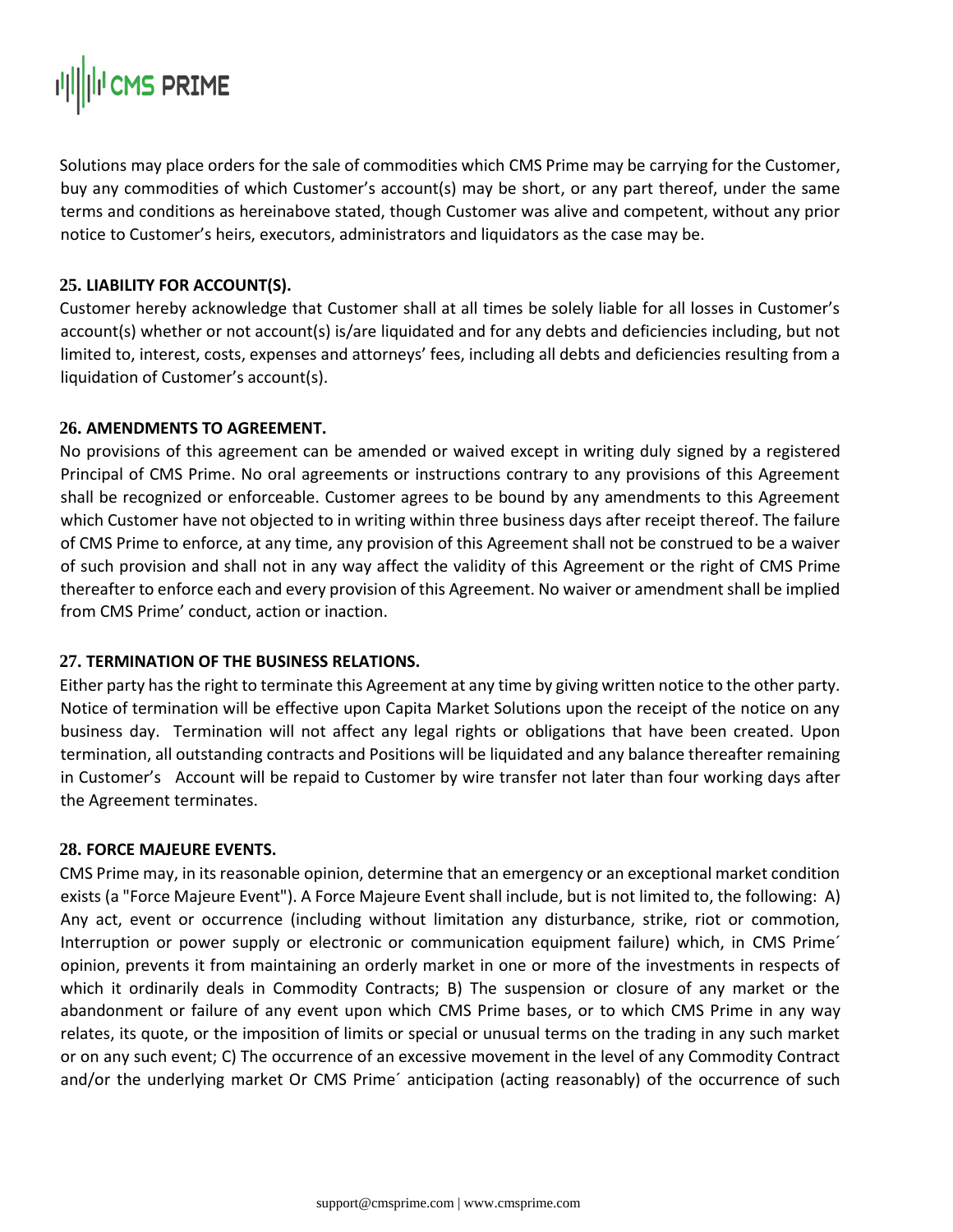

movements. If CMS Prime determines that a Force Majeure Event exists, CMS Prime may in its absolute discretion without notice and at any time take one or more of the following steps:

A) Increase Customer's deposit requirements; B) Close any or all of the customer ´s open Commodity Contracts at such closing level as CMS Prime reasonably believes to be appropriate;

C) Suspend or modify the application of all or any of the terms of this agreement to the extent that the Force Majeure Event makes it impossible or impracticable for CMS Prime to comply with the term or terms in question; or Alter the last time for trading for particular Commodity Contract.

#### **30. ENTIRE AGREEMENT.**

This Agreement constitutes the entire understandings among the parties with respect to the subject matter hereof. Whenever possible, each portion of this Agreement should be interpreted in such a manner to be valid and effective under applicable law, but if any provision of this Agreement shall be prohibited by or invalid under such law, such Provision shall be ineffective to the extent of such prohibition or invalidity without invalidating the remainder of such provisions or remaining provisions of this Agreement.

#### **31. HEADINGS.**

The headings of each provision are for descriptive purposes only and shall not be deemed to modify or qualify any of the rights or obligations set forth in each provision.

#### **32. GOVERNING LAW.**

This Agreement has been made and delivered at Saint Vincent and the Grenadines, Vanuatu Financial Services Commission and FSC Mauritius. This Agreement its interpretation, construction, implementation, enforcement and the relations between Customer and CMS Prime shall be governed and construed in all respects by the substantive laws of the country of Saint Vincent and the Grenadines. Customer may bring arising out of transactions under this agreement no action, regardless of form, more than three months after the cause of action arose.

#### **33. JURISDICTION.**

All actions, disputes, claims, demands or proceedings arising directly or indirectly in connection with, out of, or related to or from this Agreement and the relationships between the parties hereto or from any other agreement between CMS Prime and Customer, or any orders entered or transactions effected for Customer's account(s) whether or not initiated by CMS Prime , shall be adjudicated only in the courts whose seat is within the City of Saint Vincent and the Grenadines, and Customer hereby specifically consents and submits to the jurisdiction of any state or federal court located within the City of Saint Vincent and the Grenadines. Customer waives any claim Customer may have that:

- A) Customer is not personally subject to the jurisdiction of any state or federal court located within Saint Vincent and the Grenadines,
- B) Any action, suit or proceedings is brought in an inconvenient forum,
- C) The venue of any such suit, action or proceeding is improper,